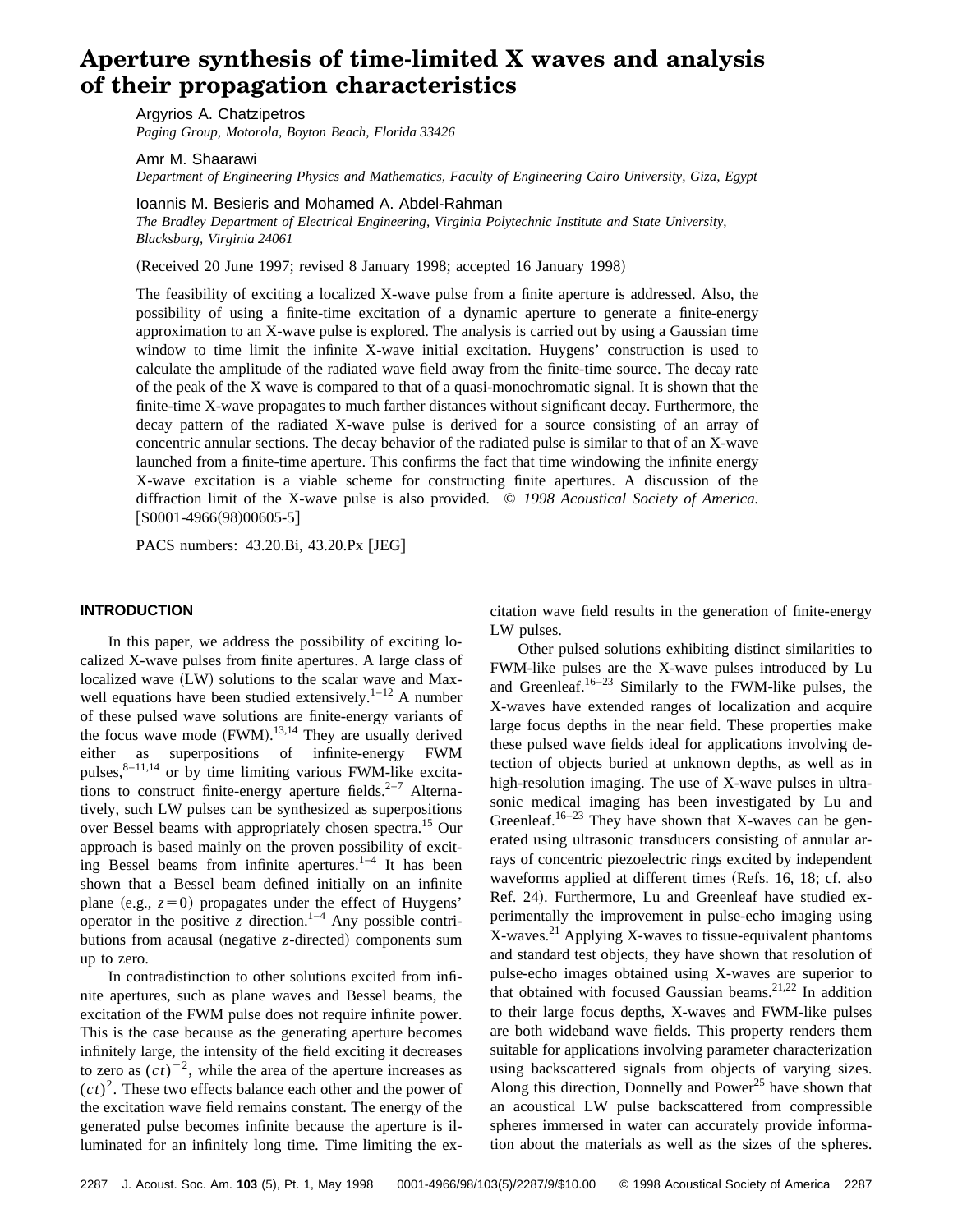Similar results can be obtained using X-wave acoustical pulses. As a consequence, these pulsed wave fields can have applications in parameter characterization and nondestructive testing of materials.

The excitation wave field of an X-wave pulse has the form of an annulus whose radius varies with time. The speed of expansion  $v_{ap}$  of the aperture field is related to the speed of the pulse center  $v_p$  and can be greater than the wave speed *c* of the medium. The temporal and spatial frequency content of an X-wave pulse will be calculated in order to improve our understanding of the decay pattern of the radiated wavefield. Similarly to the FWM-like solutions, we shall explore the possibility of using a finite-time excitation of an X-wave by imposing a Gaussian time window on the infinite time initial X-wave field. The amplitude of the radiated pulse will be calculated in the near-to-far field range and its decay pattern will be compared to that of a quasi-monochromatic pulse characterized by a specific carrier frequency. It will be shown that the finite-time version of the X-wave propagates without significant decay much further than quasimonochromatic signals.

### **I. THE X-WAVE APERTURE**

The X-wave solution to the 3-D scalar wave equation may be expressed as

$$
\Psi_{XW}(\rho, z, t) = \frac{z_0}{[(z_0\rho)^2 + (a_1z_0 + i(z - ct \coth \beta))^2]^{1/2}},
$$
\n(1)

where  $a_1$  and  $\beta$  are free real parameters and  $z_0 = 1/\sinh \beta$ . Note that  $c$  coth  $\beta$  is the propagation speed of the pulse. To ensure that the field will propagate in the forward direction, we restrict  $\beta$  to be positive. The solution given in Eq. (1) is identical to that derived by Lu and Greenleaf<sup>16,17</sup> if the following substitutions are made:  $a_1z_0 \rightarrow a_0 / \cos \eta$ ,  $z_0 \rho$  $\rightarrow \rho$  tan  $\eta$  and *c* coth  $\beta \rightarrow c$ /cos  $\eta$ . In the notation used by Lu and Greenleaf,<sup>16</sup>  $\alpha_0$  is a real parameter and  $\eta$  is the axicon angle.

The infinite energy solution given in Eq.  $(1)$  was used in Ref. 16 to excite an aperture of a finite size situated at *z*  $=0$  and then to compute the radiated field. In this paper, we construct a finite aperture in a different manner. We use the fact that the X-wave excitation at  $z=0$  acquires the form of an annulus whose radial position is time dependent. By time limiting the excitation wave field, we restrict the radius of the time-dependent annulus to be smaller than a finite maximum value. The advantage of such an approach is that the spatio-temporal spectral structure of the radiated pulse becomes very transparent. One can then have a better understanding of the depletion of the spectral content of such a pulse, as well as its behavior as it decays away from its source. $2,4-7$  Subsequently, this information can be used to design other localized variants of X waves. First, we shall present some of the aspects of the X-wave excitation given in Eq.  $(1)$  without time-limiting it. In Sec. II, the finite-time X-wave will be studied in detail.

Consider the X-wave excitation of a planar aperture positioned at  $z=0$ , viz.,



FIG. 1. Surface plot of the real part of the X-wave pulse on the aperture plane  $(z=0)$  for the parameters  $a_1=0.004$  m<sup>-1</sup>,  $\beta=7.4$ , and *c*  $=1500$  m/s.

$$
\Psi_{XW}(\rho, z=0, t) = \frac{1}{[\rho^2 + (a_1 - iy_0 t)^2]^{1/2}},
$$
\n(2)

where  $y_0 = c \cosh \beta$ . The surface plot of the real part of the aperture field given in  $(2)$  is shown in Fig. 1 for  $a_1$  $=0.004$  m and  $\beta=7.4$ . The wave velocity of the medium is chosen to be  $c = 1500$  m/s. The intensity of the infinite energy excitation of an X-wave aperture is given as

$$
I(\rho,0,t) = \Psi(\rho,0,t)\Psi^*(\rho,0,t)
$$
  
= 
$$
\frac{1}{[(\rho^2 - (y_0 t)^2)^2 + a_1^4 + 2a_1^2 \rho^2 + 2a_1^2 (y_0 t)^2]^{1/2}}.
$$
  
(3)

After rearrangement, the denominator in  $(3)$  becomes

$$
D = [\rho^4 + (y_0 t)^4 - 2\rho^2 (y_0 t)^2 + a_1^4 + 2a_1^2 \rho^2
$$
  
+ 2a\_1^2 (y\_0 t)^2]^{1/2}, \t(4)

and for  $\rho \ge a_1$ 

$$
D \cong [\rho^4 + (y_0 t)^4 - 2\rho^2 (y_0 t)^2]^{1/2} = [\rho^2 - (y_0 t)^2].
$$
 (5)

Expressions  $(3)$  and  $(5)$  show how the intensity of the illumination wave field varies with time at the various radial positions  $\rho$  on the aperture plane. At the centroid of the excitation field ( $\rho=0$  and  $t=0$ ) the intensity *I* is finite and is equal to  $1/a_1^2$ . For large values of  $\rho$  and *t*, the highest intensity occurs at  $\rho = y_0 t$ . Thus, the illumination of the X-wave aperture acquires the form of an annulus whose radius changes linearly with time. The intensity at  $\rho = y_0 t$  varies as  $1/a_1 \sqrt{a_1^2 + 4\rho^2}$ , as it can be deduced from Eq. (3). Since the area of an annulus is proportional to  $\rho$ , it follows that the power of the initial X-wave on the aperture  $(=$ intensity  $\times$ area) remains constant as  $ct \rightarrow \infty$ . The energy of the excitation wave field is infinite because the aperture is illuminated for an infinite time duration.

The time dependence of the radius of the X-wave aperture is found from the real part of Eq.  $(2)$ . The amplitude of the real part is maximum on the aperture at  $\rho=0$  and  $t=0$ . The highly focused central portion of the aperture has a ra-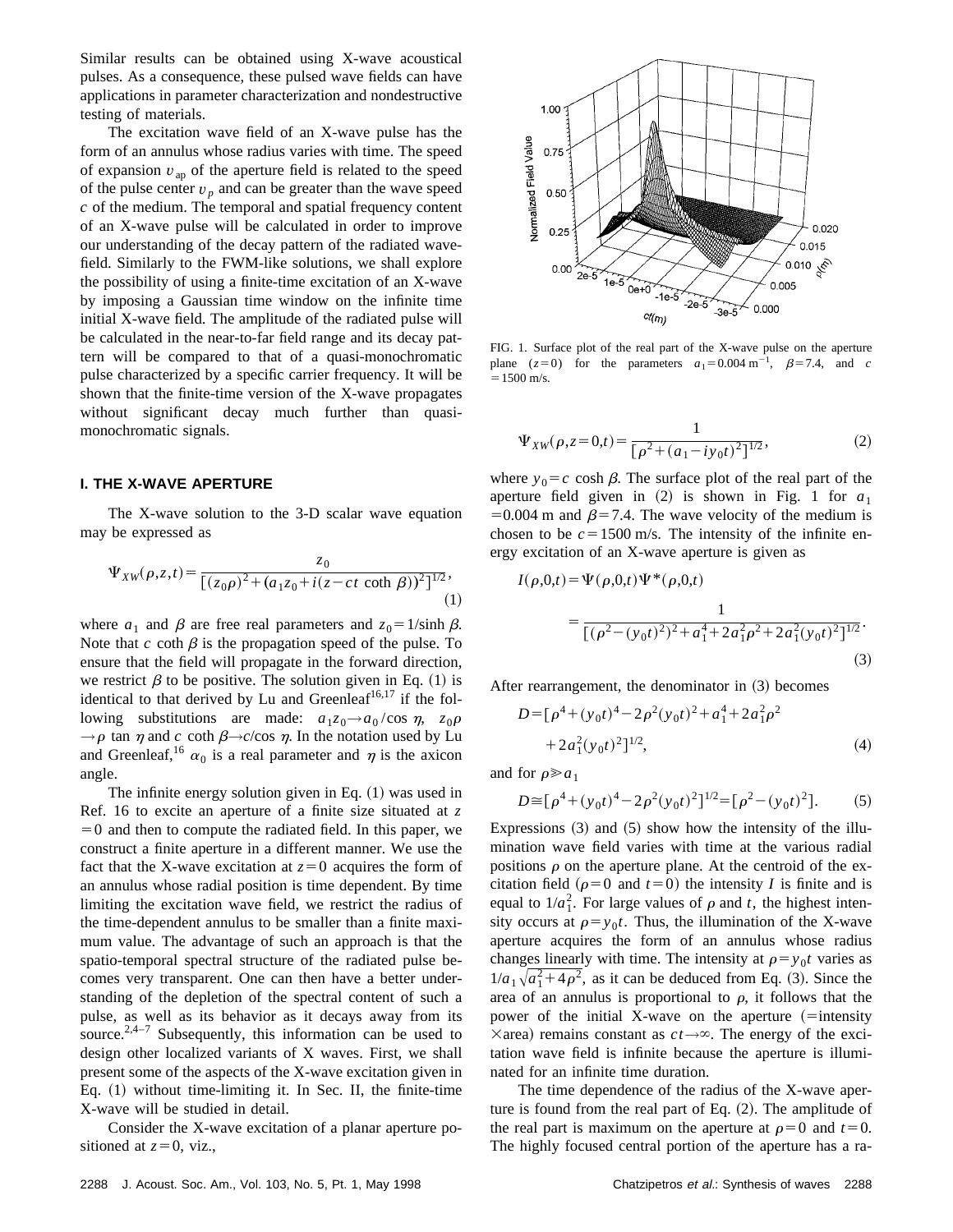

FIG. 2. Temporal frequency content,  $\Phi_t(\rho,\omega)$ , of the X-wave pulse at  $\rho$ = 0 for the parameters  $a_1 = 0.004$  m<sup>-1</sup>,  $\beta = 7.4$ , and  $c = 1500$  m/s.

dius  $R_{\text{min}} = R(t=0) = a_1$ . As  $y_0 t$  becomes larger than  $a_1$ , the annulus forms at  $R(t) = y_0 t$  with a width of order  $a_1$  $\ll R(t)$ . As a consequence, a good estimate of the radius of the excitation wave field as a function of time is given by

$$
R(t) = y_0 t + R(0).
$$
 (6)

For  $y_0 t \ge a_1$ , the speed of the expansion of the aperture is given by  $v_{\text{ap}} = y_0 = c \cosh \beta$ . The speed of the centroid of the radiated pulse and that of the expansion of the aperture are always greater than *c*. However, the faster the centroid of the pulse travels, the slower the expansion of the aperture becomes.

#### **II. FREQUENCY SPECTRA OF THE X-WAVE**

In order to gain a better understanding of the spectral content of the X-wave pulse, we need to define the temporal and spatial frequency contents of the excitation wave field given in Eq.  $(2)$ . Both spectra have to be studied because the X-wave illumination is a pulsed wave field exciting different parts of the generating aperture at different times. The spectrum of the initial excitation given in Eq.  $(2)$  is deduced from the Fourier inversion

$$
\Phi(\chi,\omega) = \int_{-\infty}^{+\infty} dt \int_0^{+\infty} d\rho \, \rho J_0(\chi\rho)
$$

$$
\times e^{-i\omega t} \frac{1}{\left[\rho^2 + (a_1 - iy_0 t)^2\right]^{1/2}}.
$$
\n(7)

The integration over  $\rho$  is carried out using  $(6.554.1)$  of Ref. 26; as a consequence, we obtain

$$
\Phi(\chi,\omega) = \frac{1}{\chi} \int_{-\infty}^{+\infty} dt \ e^{-i\omega t} e^{-\chi(a_1 - iy_0 t)}.
$$
 (8)

The integration over *t* yields the following Fourier spectrum:

$$
\Phi(\chi,\omega) = \frac{2\pi}{\chi} e^{-\chi a_1} \delta(\omega - \chi y_0).
$$
\n(9)

One should note that the argument of the Dirac  $\delta$  function couples the temporal frequency  $\omega$  to the spatial wave number



FIG. 3. Temporal frequency content,  $\Phi_t(\rho,\omega)$ , of the X-wave pulse at  $\rho$ = 2.5 cm for the parameters  $a_1 = 0.004$  m<sup>-1</sup>,  $\beta = 7.4$ , and  $c = 1500$  m/s.

 $\chi$ . This is a characteristic attribute of most LW pulses. A similar  $\delta$  function appears in the Fourier spectrum of the infinite-time FWM excitation of a flat aperture studied in Refs. 1 and 2. For the FWM spectrum we have  $\omega \propto \chi^2$ , while the X-wave exhibits an  $\omega \propto \chi$  coupling. The appearance of a Dirac  $\delta$  function in the spectrum signifies that the initial wave field illuminates the aperture for an infinite time.

To identify the temporal frequency content of the excitation wave field at various positions on the aperture we define the temporal spectrum as follows:

$$
\Phi_t(\rho, \omega) = \int_0^\infty d\chi \ \chi J_0(\chi \rho) \Phi(\chi, \omega)
$$
  
=  $2\pi \int_0^\infty d\chi \ \chi J_0(\chi \rho) \frac{e^{-\chi a_1}}{\chi} \ \delta(\omega - \chi y_0).$  (10)

The above integration gives

$$
\Phi_t(\rho,\omega) = \frac{2\pi}{y_0} J_0(\omega\rho/y_0) e^{-\omega a_1/y_0} \mathbf{H}_s(\omega),
$$
\n(11)

where  $H_s(\omega)$  is the Heaviside unit-step function. The highest contribution to the temporal frequency content comes from values close to  $\omega=0$  rad/s. The maximum frequency is determined from the exponential and is given explicitly as

$$
\omega_{\text{max}} = (4y_0/a_1) = (4c \cosh \beta/a_1). \tag{12}
$$

For the parameters  $a_1 = 0.004$  m,  $\beta = 7.4$ , and  $c = 1500$  m/s, the maximum frequency becomes  $\omega_{\text{max}}=1.227\times10^9$  rad/s or  $f_{\text{max}}$ =195.3 MHz. This implies that the minimum wavelength in this case is  $\lambda_{\text{min}}=1.54$  m. The temporal spectrum given in Eq. (11) is plotted in Fig. 2 for  $\rho=0$ . The same spectrum is shown in Fig. 3 at  $\rho$ =0.025 m. The oscillations appearing in the latter case indicate that an integration over  $\omega$  should yield a smaller amplitude. This is consistent with the field given in Eq.  $(2)$ , where the amplitude is maximum at  $\rho=0$  and decreases as  $\rho$  becomes larger.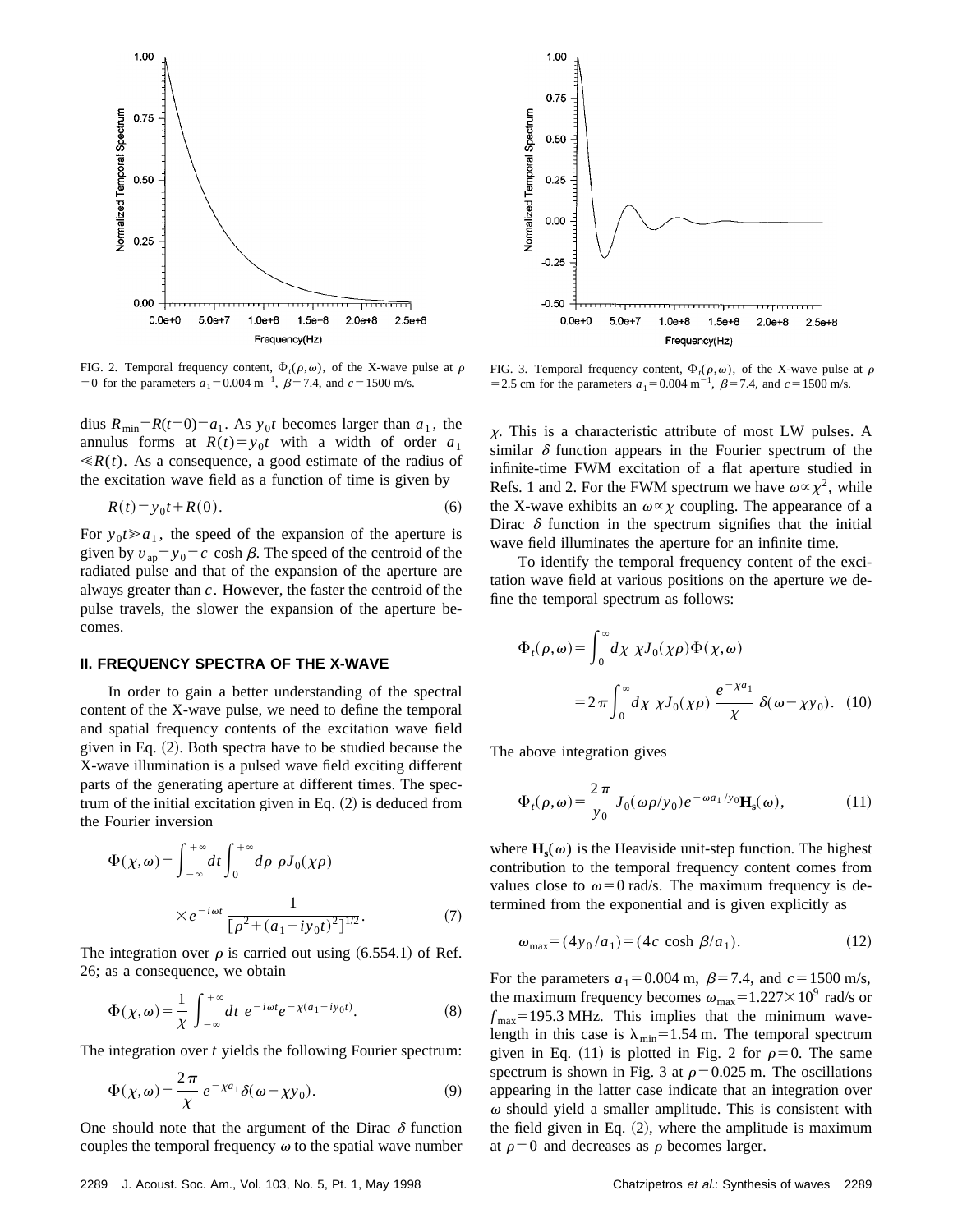

FIG. 4. Spatial frequency content,  $\Phi_s(\chi,t)$ , of the X-wave pulse at  $t=0$  for the parameters  $a_1 = 0.004$  m<sup>-1</sup>,  $\beta = 7.4$ , and  $c = 1500$  m/s.

The spatial spectrum, on the other hand, describes the spatial distribution of the source elements on the aperture plane for various times. We define the spatial spectrum as

$$
\Phi_s(\chi,t) = \frac{1}{2\,\pi} \int_0^\infty d\omega \ e^{i\omega t} \frac{2\,\pi}{\chi} \ e^{-\chi a_1} \delta(\omega - \chi y_0) \tag{13}
$$

or

$$
\Phi_s(\chi, t) = \frac{1}{\chi} e^{-\chi a_1} e^{i\chi y_0 t}.
$$
\n(14)

The spectrum given in Eq.  $(14)$  is shown in Figs. 4 and 5 for  $t=0$  and  $t=5\times10^{-4}$  s, respectively. The oscillations appearing in the latter case indicate that the amplitude of the X wave decreases after the highly focused central portion of the pulse has been launched from the aperture.

## **III. FINITE TIME EXCITATION**

We have shown in Sec. I that the power required to excite an X-wave aperture is always finite and that the excitation energy is infinite simply because the source is excited for an infinite duration of time. As a consequence, the excitation wave field, having the shape of an annulus, is allowed to expand to infinite dimensions. The illumination given in Eq.  $(2)$  thus requires an infinite aperture to be realized. Because of the time dependence of the radius of the significant annular contributions to the excitation wave field, we can construct a finite-energy source using one of the following two methods. First we can apply the X-wave excitation given in Eq.  $(2)$  to an aperture having a finite radius *R* and calculate the amplitude of the pulse radiated into the  $z > 0$  halfspace. Lu and Greenleaf<sup>16</sup> used this method to construct a finite X-wave aperture. One should note that at some instant in time we will have  $R(t) > R$ ; subsequently, the excitation wave field inside the finite radius of the aperture becomes very small and can be neglected for all practical purposes. One can then presume that the illumination wave field is turned off at that time instant. Alternatively, we can start by time limiting the infinite excitation given in Eq.  $(2)$ . This allows the radius of the annular excitation to expand to a



FIG. 5. Spatial frequency content,  $\Phi_s(\chi,t)$ , of the X-wave pulse at  $t=5$  $\times 10^{-4}$  s for the parameters  $a_1 = 0.004$  m<sup>-1</sup>,  $\beta = 7.4$ , and  $c = 1500$  m/s.

finite radius before the initial wave field is turned off. The same approach has been used extensively in defining finite FWM excitations.<sup>2,3,5,6</sup> The latter approach has the advantage of providing a deeper insight into the spectral structure of the radiated LW pulses. Within such a framework, we have been able to demonstrate that the spectral depletion of LW pulses is essentially different from that of the usual quasimonochromatic pulses.<sup>6</sup> This spectral approach has also helped us in deriving a diffraction-limit formula capable of characterizing the decay behavior of ultra-wideband LW pulses.<sup>7</sup> Because of these advantages, we seek to use this approach to time limit the X-wave excitation  $(2)$ , thus constructing a finite-energy X-wave aperture. The decay patterns of the radiated fields calculated using both approaches will be compared and the differences between the two methods will be discussed.

A convenient time window to use is the Gaussian exp  $(-t^2/4T^2)$ . In this case, the Fourier spectrum of the initial excitation can be calculated as follows:



FIG. 6. Normalized spatial spectrum of the finite-time X wave at different distances  $z = ct \coth \beta = 0$ , 40, and 80 m for  $R_{\text{max}} = 0.15 \text{ m}$ .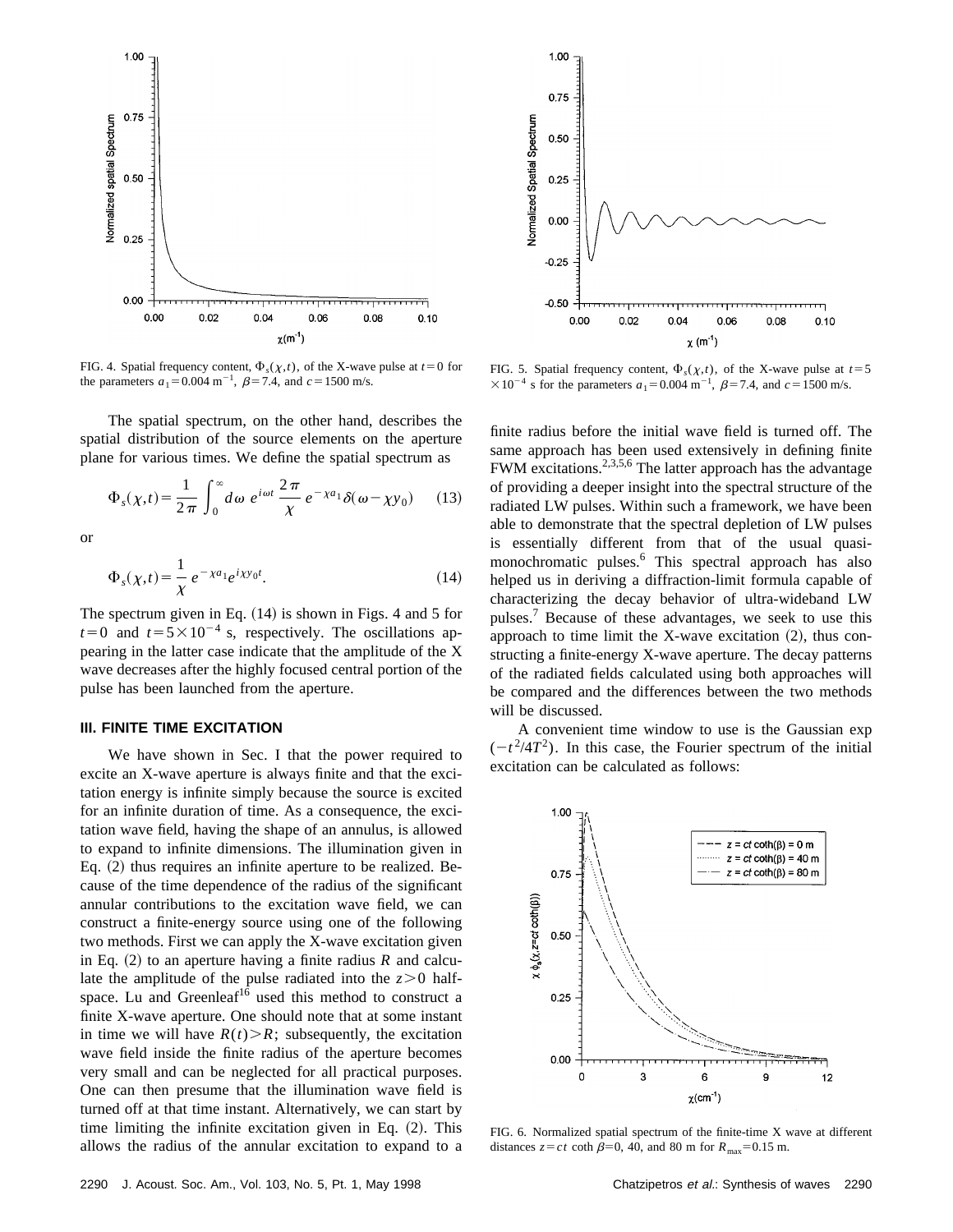$$
\Phi(\chi,\omega) = \int_{-\infty}^{+\infty} dt \int_{0}^{+\infty} d\rho \, \rho J_{0}(\chi\rho)
$$

$$
\times e^{-i\omega t} \frac{e^{-t^{2}/4T^{2}}}{\left[\rho^{2} + (a_{1} - iy_{0}t)^{2}\right]^{1/2}}.
$$
(15)

The integration over  $\rho$  is carried out using (6.554.1) of Ref. 26, yielding

$$
\Phi(\chi,\omega) = \frac{e^{-\chi a_1}}{\chi} \int_{-\infty}^{+\infty} dt \ e^{-it(\omega - \chi y_0)} e^{-t^2/4T^2} \tag{16}
$$

or

$$
\Phi(\chi,\omega) = \frac{2\,\pi}{\chi} \, e^{-\chi a_1} \hat{\delta}(\omega - \chi y_0),\tag{17a}
$$

where  $\hat{\delta}(\omega - \chi y_0)$  is a Gaussian function given explicitly by

$$
\hat{\delta}(\omega - \chi y_0) = \frac{T}{\sqrt{\pi}} e^{-T^2(\omega - \chi y_0)^2}.
$$
 (17b)

Note that the parameter *T* characterizes the cutoff time of the illumination of the aperture. As a consequence, it determines the maximum radius of the aperture, i.e., the maximum radius of the annular illumination before the field is cutoff. Even though for a Gaussian window we cannot define a precise cutoff time, it is convenient to use such a function because its Fourier transform is a smooth Gaussian. A rectangular time window provides a definite cutoff time, but its Fourier transform is highly oscillatory and more spread out than the Gaussian  $\omega$ -window given in Eq. (17b). As a consequence, the Gaussian time window is easier to handle numerically, while its  $e^{-2}$  point provides a reasonable estimate of the cutoff time. The use of other time windows and their effect on the decay patterns of FWM-like pulses have been investigated.<sup>5,7</sup> We have shown that the decay of the centroid of LW pulses can be altered significantly in the near-to-farfield range by changing the time sequence of the initial excitation. We believe that similar results can be obtained for finite-time X-wave apertures. For large *T* values, the Gaussian  $\omega$  window in (17b) reduces to a narrow distribution centered around  $\omega \sim \chi y_0 = \chi c \cosh \beta$ . The spectral width of such a window is chosen to be smaller than  $\omega_{\text{max}}$ . Therefore, the temporal spectrum can be viewed as a juxtaposition of these windows centered around all the significant  $\chi$  components determined by the spatial spectrum given in Eq.  $(14)$ .

Using Huygen's formula,<sup>27</sup> the field radiated into the  $z$  $>0$  half-space can be expressed as<sup>1–3</sup>

$$
\Psi(\rho, z, t) = \int_0^{+\infty} d\chi \, \chi J_0(\chi \rho)
$$

$$
\times \int_0^{+\infty} d\omega \, \Phi(\chi, \omega) e^{i\omega t} e^{-i\sqrt{(\omega/c)^2 - \chi^2} z} . \quad (18)
$$

Substituting the spectrum given in Eq.  $(17a)$ , the amplitude of the radiated field may be expressed as a superposition over the spatial spectral content of the X-wave pulse; specifically,

$$
u(\rho,z,t) = \Re e \{ \Psi(\rho,z,t) \}
$$



FIG. 7. Decay pattern of the centroid of the finite time X wave for different values of the maximum aperture radius.

$$
= \int_0^{+\infty} d\chi \, \chi J_0(\chi \rho) \hat{\Phi}_s(\chi, z, t). \tag{19a}
$$

Here,  $\Phi_s(\chi, z, t)$  is the spatial spectral content at a distance *z* and time *t*. It is given explicitly by

$$
\hat{\Phi}_s(\chi, z, t) = \int_0^{+\infty} d\omega \frac{2\pi}{\chi} e^{-\chi a_1} \hat{\delta}(\omega - \chi y_0)
$$
  
 
$$
\times \cos(\sqrt{(\omega/c)^2 - \chi^2} z - \omega t).
$$
 (19b)

For the field generated from an infinite aperture  $(T \rightarrow \infty)$ , the Gaussian in Eq. (19) becomes a Dirac  $\delta$  function forcing  $\omega$  to equal  $\chi y_0$ . In this limit, the argument of the sinusoidal term becomes equal to  $\chi$  sinh  $\beta(z-ct \coth \beta)$ , leading to the diffraction-free X wave moving with speed  $v_p \equiv c \coth \beta$ . For the finite-time excitation, the fine spectral balance that yields the exact  $(z-ct \coth \beta)$  functional dependence is upset. Instead, as the pulse travels away from the source plane, the sinusoidal term progressively introduces oscillations into the Gaussian windows  $\hat{\delta}(\omega - \chi y_0)$  centered around all the significant spectral  $\chi$  components.<sup>3,5-7</sup> Since these oscillations increase with distance, the integration over  $\omega$  yields smaller spectral contributions at the different  $\chi$  frequencies. As a consequence, the integration over  $\chi$  in Eq. (19a) gives a field amplitude that decreases with distance. The depletion of the spatial spectral components of the *X* wave is depicted in Fig. 6, where we have plotted the spatial spectrum given in Eq. (19b) for  $cT=91.69 \mu m$  and at  $z=ct$  coth  $\beta=0$ , 40, and 80 m. This figure shows that the spatial spectral components acquire smaller amplitudes as the pulse travels away from the aperture. Consequently, the integration over  $\chi$  in Eq. (19) yields the expected decay pattern of the centroid of the radiated pulse. The decay of the peak ( $\rho = 0$  and  $z = ct \coth \beta$ ) of the X wave, normalized with respect to the peak amplitude at the aperture, is shown in Fig. 7. The curves are plotted for the cutoff times  $cT=30.56$ , 61.13, and 91.69  $\mu$ m. Such cutoff times correspond to time-dependent apertures acquiring maximum radii  $R_{\text{max}}=R(2cT)=5$ , 10, and 15 cm.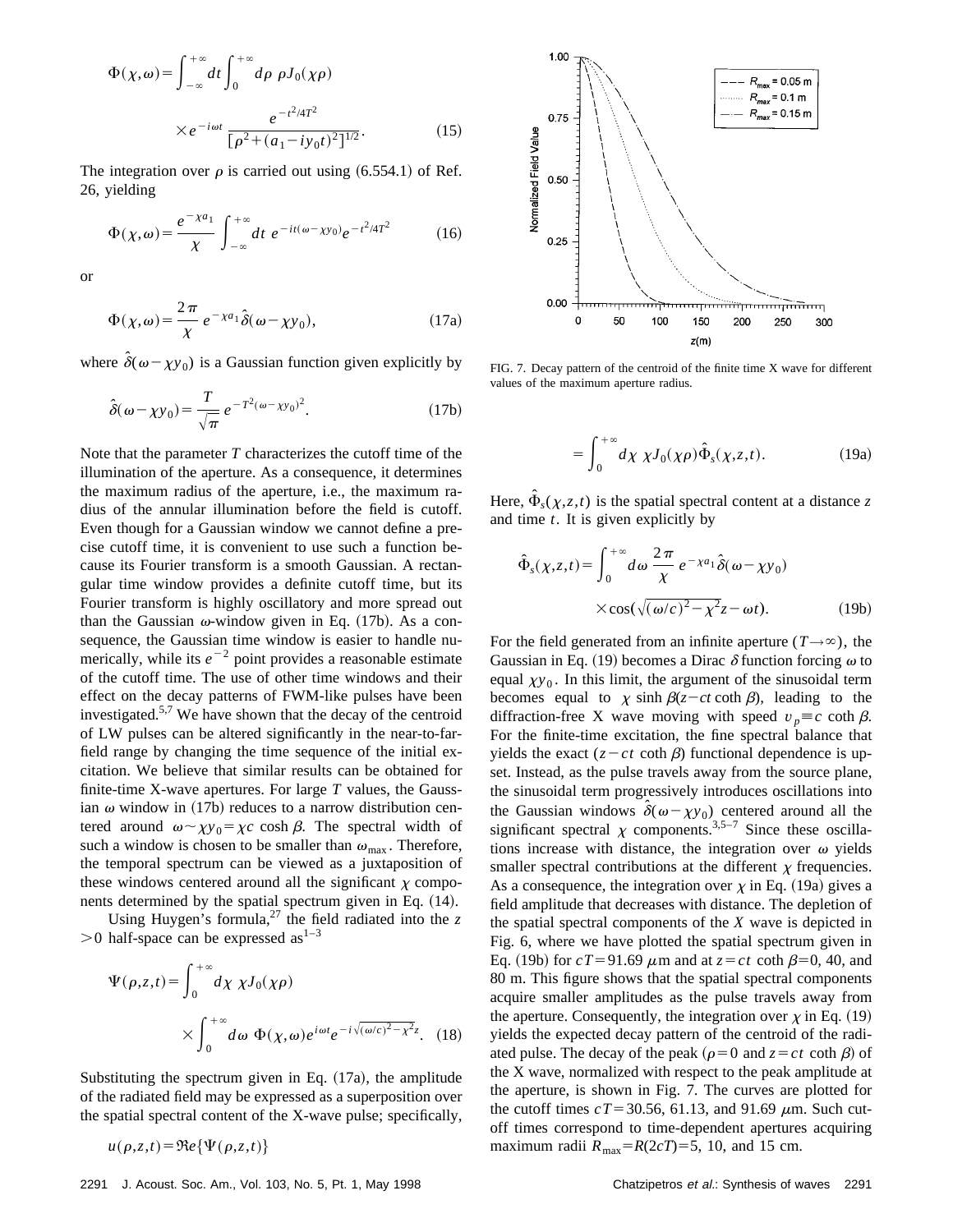

FIG. 8. Decay pattern of the centroid of the X-wave pulse generated by an array of concentric annular sections for different radii.

To verify the validity of the estimated maximum radii, we deduce the decay pattern of the peak of the X-wave using a finite-radius aperture. For such a construction the source is assumed to consist of a large number of concentric annular array elements. The amplitude of the initial excitation is specified on each distinct element and the radiated field along the axis of propagation ( $\rho=0$ ) is evaluated using the following discrete version of Huygens' formula:

$$
u_H(0, z, t) = -\sum_{n=1}^{N} \frac{A_n}{4 \pi R_n} \left\{ \left[ \partial_{z'} u \right] - \left[ \partial_{ct'} u \right] \frac{z - z_0}{R_n} - \left[ u \right] \frac{z - z_0}{R_n^2} \right\}.
$$
 (20)

Here,  $A_n$  is the area of the annular section labeled *n*, *N* is the total number of annular sections,  $\rho'_n = n \Delta \rho'$  specifies the radial position of the annular section labeled  $n$ , and  $z$  is the distance at which the field of the radiated pulse is reconstructed. The distance from the source point to the observation point is denoted by  $R_n = \sqrt{(n \Delta \rho')^2 + (z - z_0)^2}$  for  $\rho = 0$ . The square brackets in Eq.  $(20)$  indicate that the enclosed quantities are evaluated at the retarded time  $t' = t - (R_n/c)$ . The main purpose of the numerical reconstruction procedure embodied in Eq.  $(20)$  is to focus on the possibility of using space–time sources on the aperture plane  $z=0$  in order to generate LW pulses in the region  $z \ge 0$ . A second objective is to gain more physical insight into the propagation characteristics of the reconstructed pulses.

For annular elements of width  $\Delta \rho' = 1$  mm, we can construct apertures having radii  $R=5$ , 10, and 15 cm by using  $N=50$ , 100, and 150 sections, respectively. The decay patterns of the LW pulses radiated by these three apertures are plotted in Fig. 8 for the values of  $a_1$  and  $\beta$  used earlier. A comparison between Figs. 7 and 8 shows that the ranges of the two decay patterns are similar. For the finite-time dynamic apertures, the centroids of the radiated X waves start decaying at close ranges and their rolloff is smoother than that of X waves generated from discrete circular arrays. The centroids of the X-wave pulses generated by discrete circular



FIG. 9. Contribution of the different annular sections to the field amplitudes at various distances.

arrays exhibit a very slow decay in the near field. The decay in the far field, however, is more abrupt than that corresponding to the finite-time pulses. The smoother decay is attributed to the continuous turnoff of the initial finite-time excitation due to the application of the Gaussian time window. The excitation wave field, therefore, acquires smaller amplitudes at larger radial positions as the illumination of the aperture approaches its turn off point. We would like to emphasize, however, that the finite-time aperture performance is very close to that of a physically bounded source even though the former has no physical edge containing the illumination wave field. This is a crucial point allowing us to use finite-time dynamic sources in our analysis instead of physical apertures. The former lend themselves nicely to the advocated spectral depletion approach. In Fig. 9 we display a set of curves showing how the amplitude of the peak of the propagating X wave, at a specific distance, consists of contributions from the illumination of a finite domain of the aperture. This information can be used to determine the size of the aperture needed to radiate a decay-free pulse up to a specific distance  $z$  (cf. Ref. 20 for an experimental procedure along this path).

Finally, we provide in Figs. 10 and 11 a comparison between the shapes of the longitudinal envelopes of the propagating X waves at  $z=100$ . In Fig. 10 we display the time history of the X-wave pulse launched from a finite-time aperture and compare it to the initial pulse excitation at the aperture. On the other hand, in Fig. 11 we compare an Xwave pulse generated by a discrete circular array to the exact wave solution. The oscillations appearing in the front part of the radiated X wave are due to the discretization of the excitation wave field. Otherwise, the time histories of the pulses generated using the two suggested frameworks are almost identical to the exact wave solution.

#### **IV. DIFFRACTION LENGTH ANALYSIS**

For a quasi-monochromatic CW signal, the diffraction length is determined in terms of the Rayleigh distance  $\pi R^2/\lambda_c$ , where *R* is the radius of the source and  $\lambda_c$  is the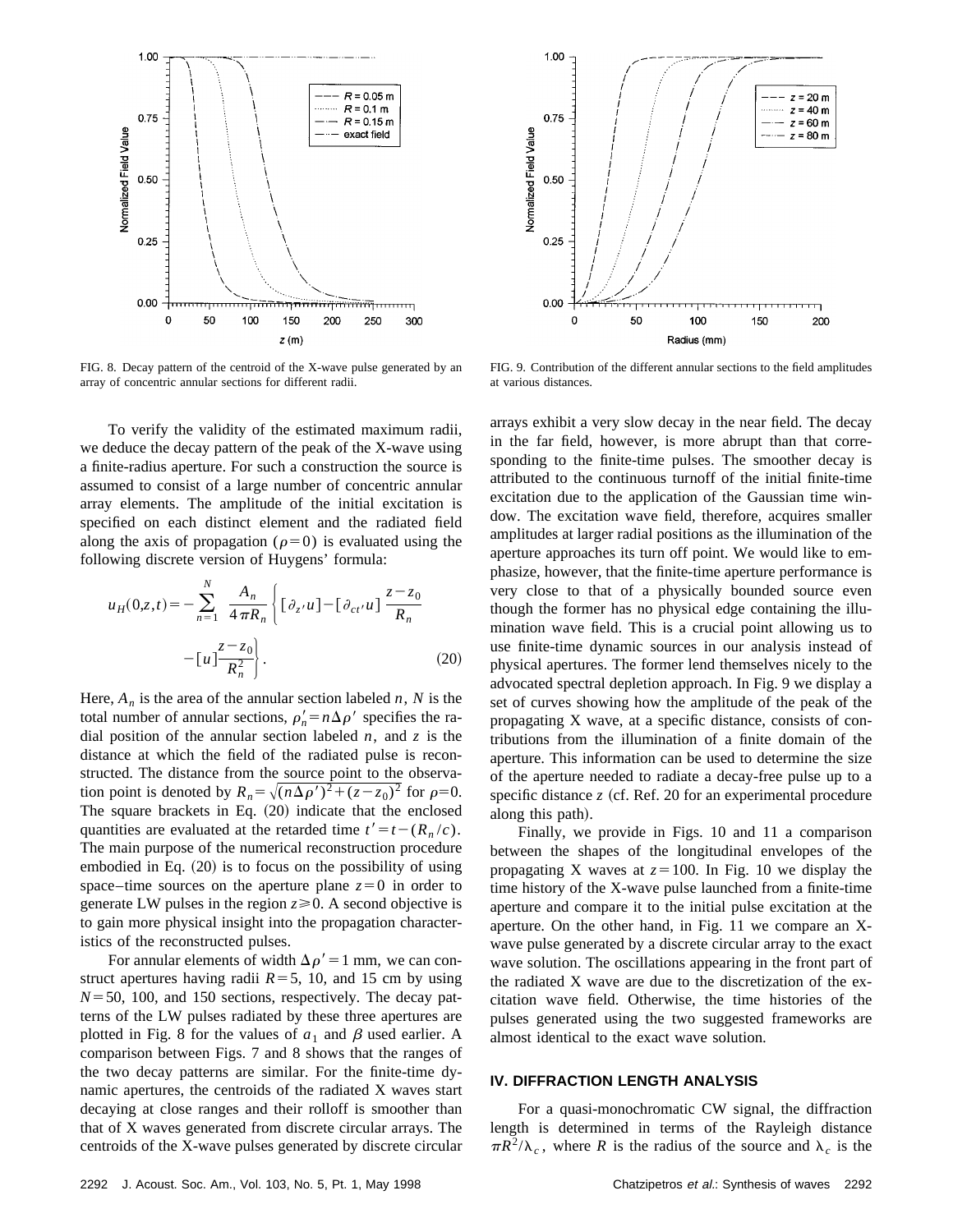

FIG. 10. The time history of the finite-time X-wave pulse at  $z=0$ , 100 m due to an aperture having radius  $R_{\text{max}}=0.15 \text{ m}$ .

wavelength of the carrier wave field. In contradistinction, any attempt to define the diffraction length of a LW pulse generated by a dynamic aperture antenna is more involved. The difficulty can be attributed to the ultra-wideband temporal bandwidth of the LW pulse, as well as the fact that the aperture is characterized by a time-varying radius. One of the earlier attempts to define a diffraction length for LW pulses generated by dynamic aperture antennas was undertaken by Hafizi and Sprangle.<sup>28</sup> Their diffraction length is given as  $Z_{\text{HS}} = (2 \pi w_0 R_{\text{max}})/\lambda_{\text{min}}$ , where *w*<sub>0</sub> is the beam waist, *R*<sub>max</sub> is the maximum dimension of the aperture or antenna, and  $\lambda_{\min}$ is the minimum wavelength. Specific applications of this formula to FWM-like LWs can be found in Ref. 7.

The Hafizi–Sprangle diffraction length gives a good *broad sense* estimate of the behavior of LW wave pulses as they propagate away from their generating aperture planes. However, it does not include special *local features* arising from different types of dynamic aperture excitations. In this section, the decay pattern of an X-wave pulse will be char-



FIG. 11. The time history of the X-wave pulse reconstructed at  $z=100$  m from a circular array and compared to the exact solution at the same distance.

acterized using a diffraction length criterion that has been proposed recently.7 Such a definition of the diffraction limit is based on the spatial depletion of LW pulses generated by ''finite-time'' dynamic apertures. One can argue that a pulse enters its far-field region when most of the initially significant spatial spectral components are depleted. These spectral components obviously characterize the spatial distribution of the source elements on the aperture. Hence, the loss of information through the depletion of these components signals the beginning of the far-field region. For ultra-wideband pulses one is faced with the ambiguity of determining what are the initially ''significant'' spatial spectral components. Should one use a 3-dB point as the highest ''significant'' frequency, or would a  $(1/e^2)$  or  $(1/e^4)$  point be a more suitable choice? This ambiguity reflects the fact that there is no sharp limit between the near- and far-field regions of ultra-wideband pulses. A definition of a diffraction limit can only be used to compare the relative performance of different LW pulses. The crucial issue here is to be consistent in our use of definitions of the radii and the bandwidths of the excitation wave fields. Since any of the above definitions can be used to specify the highest ''significant'' spatial spectral components, we shall use a generic cutoff frequency denoted by  $\chi_d$ . In this case, we may refer to the following expression for the diffraction length of LW pulses [cf. Eq.  $(12)$  in Ref.  $7$ :

$$
Z_d = \pi \left( \frac{4}{\eta(\omega/c)} \right) \left( \frac{\omega_0(\chi_d)}{\chi_d c} \right)^2
$$
  
=  $\mu(\chi_d) R_{\text{max}} R_{\text{min}}(\omega_{\text{max}}/c).$  (21)

Here,  $\eta(\omega/c)$  is the effective width of the spectral  $\omega$ window given in Eq. (17b) and  $\omega_0(\chi_d)$  is the  $\omega$  value of the center of  $\hat{\delta}(\omega - \chi y_0)$  at  $\chi = \chi_d$ . The quantity  $\mu(\chi_d)$  is a numerical factor of  $O(1)$  that depends on the specific choice of  $\chi_d$ , in general. The diffraction length in Eq. (21) is expressed in terms of spectral quantities depicting the excitation wave field, $\alpha$  or as a function of the dimensions of the utilized dynamic aperture and the bandwidth of its source elements. $2,3$  The two expressions may be deduced from each other if one recalls that  $R_{\text{max}}=R(2T)$ ,  $R_{\text{min}}=a_1$ , and  $(\omega_{\text{max}}/c)$ =(4 cosh  $\beta$ )/ $a_1$ . Furthermore, one can choose the ''significant'' spatial components as those exhibiting amplitudes larger than  $(1/e<sup>4</sup>)$  of the maximum of the spatial spectrum. As a consequence, explicit expressions for the diffraction length given in Eq.  $(21)$  can be derived. For the X-wave pulse we define  $\chi_d = 4/a_1$ ,  $\eta(\omega/c) = 4/cT$ , and  $\omega_0(\chi_d) = c\chi_d$ cosh  $\beta$ . In this case, Eq. (21) reduces to

$$
Z_d = \pi c T(\cosh \beta)^2, \tag{22}
$$

which is independent of the choice of  $\chi_d$ . This means that the source of the X-wave radiated field has the unique property of yielding a diffraction length that does not depend on the particular criterion chosen to define  $\chi_d$ . In contrast, the diffraction length of the time-limited FWM pulse is proportional to  $\chi_d^2$ .<sup>7</sup> Hence, X waves can serve to test the relative performance of other LW pulses of comparable source dimensions and temporal spectral bandwidths. For the parameter values used in Fig. 7, Eq.  $(22)$  gives  $Z_d = 64.25, 128.5,$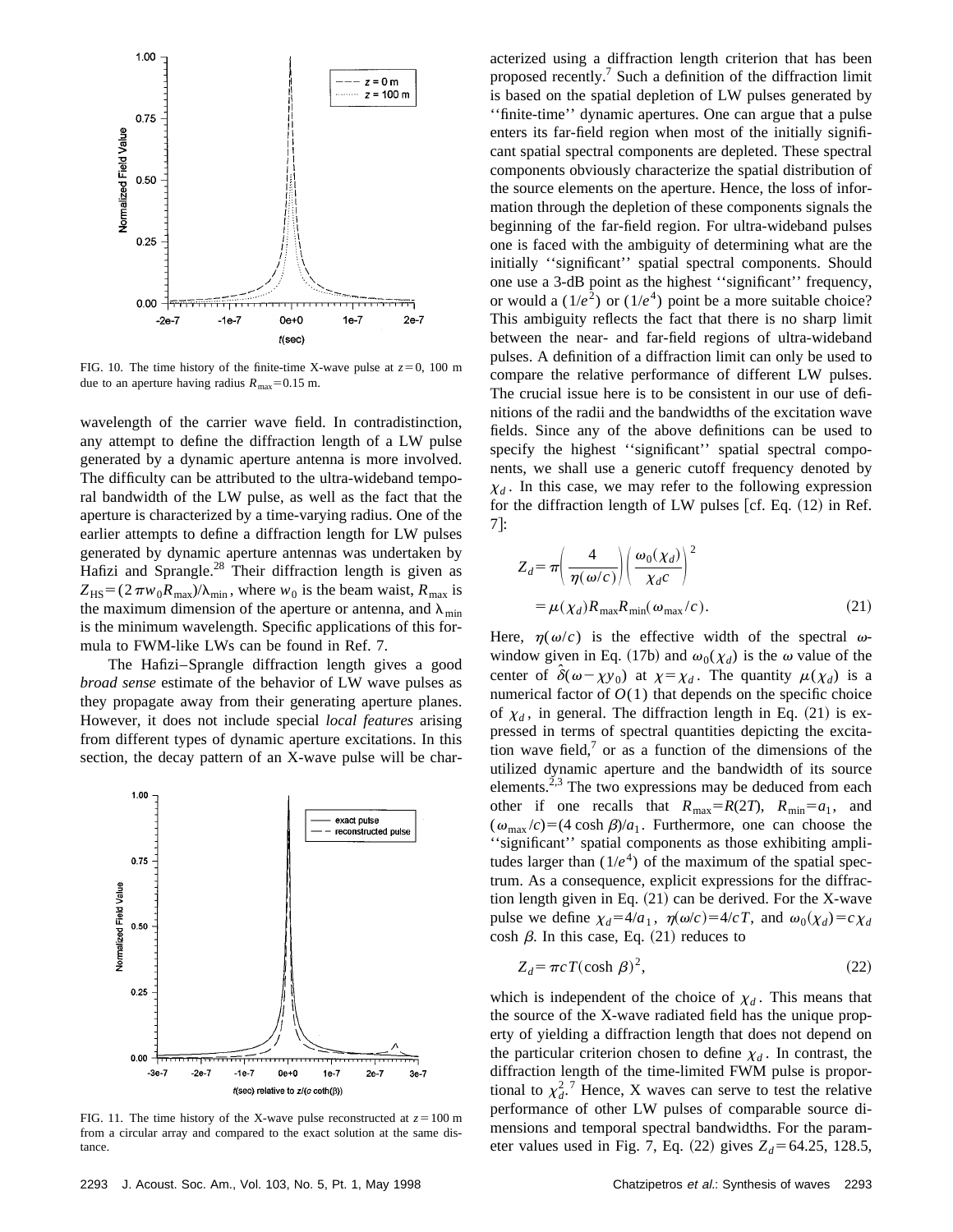and 192.75 m. Since the maximum dynamic radius is given by  $R_{\text{max}}=2cT \cosh \beta$ , the diffraction limit given in Eq. (22) may be rewritten as

$$
Z_d = (\pi/2)R_{\text{max}} \cosh \beta = (\pi/4)D \cosh \beta, \qquad (23)
$$

where *D* is the diameter of the source. Apart from a small difference in the numerical constant multiplying the *D* cosh  $\beta$  dependence of the diffraction limit, our result is the same as the one derived by Lu and Greenleaf. $16-18$  The difference in the numerical constant is due to the different criteria used to define the quantities involved in the two approaches.

The expression given in Eq.  $(21)$  illustrates the kind of performance enhancement that LW pulses exhibit when compared to quasi-monochromatic Gaussian wave fields. Consider, for example, the case of a quasi-monochromatic beam of waist  $w_0=2R_{\text{min}}$  equal to that of the highly focused central portion of the X wave. For a static aperture having  $D \gg w_0$ , the associated diffraction length is defined as  $Z_w$  $= \pi w_0^2/4\lambda_{\min}$ . Using ( $\omega_{\max}/c = 2\pi/\lambda_{\min}$ , the enhancement in the diffraction range of the X wave over an equivalent quasimonochromatic beam, of the same waist, is given by the ratio  $(Z_d/Z_w) \propto (R_{\text{max}}/R_{\text{min}})$ . For the parameters used in this paper, the enhancement in the depth of propagation of the X wave over a comparable quasi-monochromatic signal is of order  $O(10) \rightarrow O(40)$ . This demonstrates that LW pulses become advantageous when narrow pulsed wave fields are required to have extended focused ranges. A dynamic aperture illuminated by a wave field having a time-dependent radius provides an efficient scheme to generate narrow LW pulses from much larger sources. Finally, one should note that the diffraction limit given in Eq.  $(22)$  is independent of the parameter  $a_1$ . This indicates that the diffraction length can be kept constant for pulses having different temporal bandwidths. As such, an X-wave pulse can travel to the same diffraction-free range even if we use an excitation wave field having a smaller bandwidth. This is true; however, the radius of the highly focused central portion of the radiated field is equal to  $R_{\text{min}}=a_1$  and  $\omega_{\text{max}}\propto 1/a_1$ . Hence, a smaller bandwidth corresponds to a larger focus radius  $R_{\text{min}}$  for which the enhancement ratio ( $R_{\text{max}}/R_{\text{min}}$ ) acquires smaller values. Consequently, the use of smaller bandwidths reduces the enhancement achieved over quasi-monochromatic signals.

## **V. CONCLUDING REMARKS**

In this paper, we have demonstrated that an X wave exhibits all the features characterizing other LW pulses. It has been shown that it is characterized by the spatiotemporal spectral coupling that distinguishes LW pulses from other pulsed wave fields.<sup>6,7</sup> A direct consequence of such a coupling is the unique depletion of the spectral components and, hence, the exhibited slow decay pattern of such LW pulses in the near-field range. The main difference between an X wave and other FWM-like wave fields is the functional dependence of the coupling between the temporal and spatial spectral components. Whereas the FWM displays an  $\omega \propto \chi^2$  coupling, the X wave has an  $\omega \propto \chi$  coupling. Once the similarity between an X wave and other LW pulses is recognized, we can bring together the apparently disparate results of the two research areas into a single framework.

It has also been shown that an X wave may be generated from finite-time dynamic apertures analogous to those proposed as sources for launching FWM-like pulses. One should note that such sources acquire finite sizes by turning on/off their illumination wave fields at finite times. They exhibit most of the essential features of physical apertures and at the same time are much easier to handle mathematically. The illumination of the dynamic source of an X wave acquires the shape of an annulus whose size varies with time. This should be contrasted with the excitation of the FWM aperture that has the shape of a disc having a time-dependent radius. A finite-time dynamic aperture does not have a physical edge bounding its illumination wave field. This might shed some doubt on the validity of the results deduced using such a construction. To examine the origin of any possible discrepancies, we have studied the decay properties of an X wave generated from a finite radius source consisting of discrete concentric annular sections. The resulting decay patterns of the X wave have been shown to compare nicely with those derived using a finite-time dynamic source.

Similarly to other LW pulses generated from dynamic apertures, the spectral depletion of an X wave differs from conventional quasi-monochromatic pulsed wave fields. The decay in the spectral components contributing to the amplitude of the centroid of the propagating pulse results from the increasing oscillations introduced into the spectral  $\omega$ windows with the distance *z*. One can, thus, utilize the knowledge gained from earlier investigations $2^{-7}$  to derive the diffraction limit characterizing an X wave. Our spectral depletion approach has established that an X wave has the attractive property that its diffraction length does not depend on the particular choice of  $\chi_d$ . As a consequence, the decay behavior of any other LW pulses can be compared to that of an X wave. $^{29}$  Both fields should have equal aperture sizes, with illumination wave fields exhibiting comparable bandwidths. Furthermore, the two radiated fields should attain equal focused waists. Finally, it has been shown that the enhancement in the focused depth of an X-wave dynamic source, in comparison to a static aperture used to generate quasi-monochromatic signals of a comparable waist is proportional to the ratio  $(R_{\text{max}}/R_{\text{min}})$ .

- <sup>1</sup>A. M. Shaarawi, R. W. Ziolkowski, and I. M. Besieris, "On the evanescent fields and the causality of the focus wave modes,'' J. Math. Phys. **36**, 5565–5587 (1995).
- <sup>2</sup>A. M. Shaarawi, I. M. Besieris, R. W. Ziolkowski, and S. M. Sedky, "The generation of approximate focus wave mode pulses from wide-band dynamic Gaussian apertures," J. Opt. Soc. Am. A 12, 1954-1964 (1995).
- <sup>3</sup> A. M. Shaarawi, S. M. Sedky, R. W. Ziolkowski, and I. M. Besieris, "The spatial distribution of the illumination of dynamic apertures and its effect on the decay rate of the radiated localized pulses,'' J. Phys. A **29**, 5157– 5179 (1996).
- ${}^{4}R$ . W. Ziolkowski, I. M. Besieris, and A. M. Shaarawi, "Aperture realizations of the exact solutions to homogeneous-wave equations,'' J. Opt. Soc. Am. A 10, 75–87 (1993).
- <sup>5</sup> A. M. Shaarawi, S. M. Sedky, R. W. Ziolkowski, and F. M. Taiel, "Effect of the switching pattern of the illumination of dynamic apertures on the ranges of the generated waves,'' J. Opt. Soc. Am. A **13**, 1712–1718  $(1996).$
- 6A. M. Shaarawi, S. M. Sedky, F. M. Taiel, R. W. Ziolkowski, and I. M.